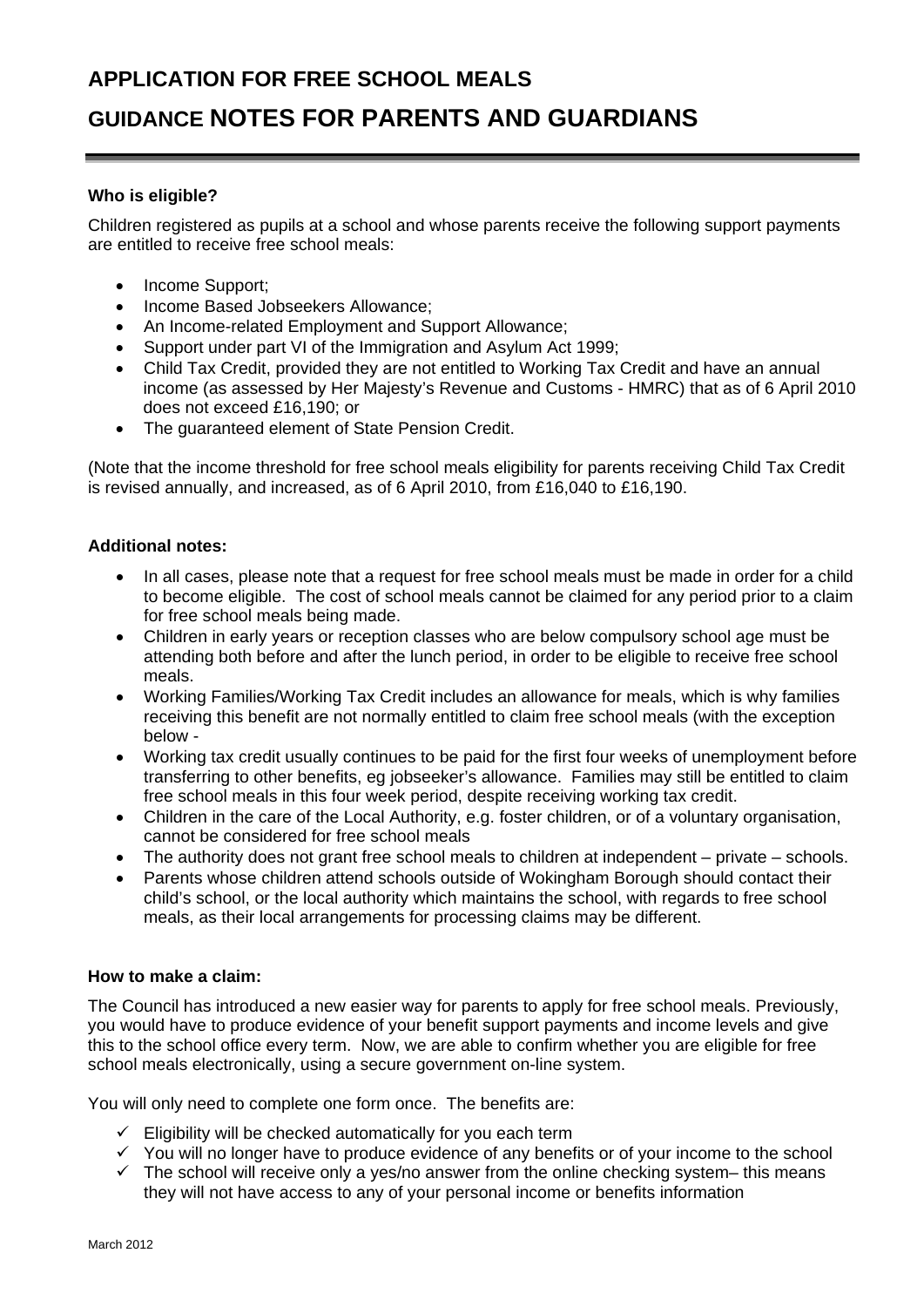### **How do I apply?**

- 1. Complete an application form in full and give this to the office at your child's school.
- 2. An on-line check will be made using the information provided on the form. The details provided on the form will be exchanged via secure websites. The system will provide a yes/no confirmation of your eligibility.
- 3 Your child's school will inform you of the result and the effective date of your eligibility.
- 4 If for any reason it is not possible to make an on-line check, you will need to provide documentary evidence of eligibility to the school. If your circumstances have recently changed, and you believe the online check result may be wrong, you may need to provide documentary evidence of eligibility to the school. The school will confirm eligibility, based on an assessment of the evidence provided, and the effective date. Details of appropriate documents to provide as evidence are given overleaf.
- 5 Your entitlement commences on the date when an application is made to the school. Claims to be reimbursed for any school meals previously paid for during your period of benefit entitlement will not normally be met.
- 6 You must inform the school immediately of any change in your benefit entitlement. The school will use online checking on a regular basis to confirm that families are still entitled to free school meals. (Parents will not need to be asked to complete new forms.) If you have not already told the school yourself, but the online check advises that you are no longer eligible, the school will inform you and confirm the effective date.

#### **What if I disagree with the decision?**

If your circumstances have recently changed, the information available through the on-line system may not be up to date. In these cases, you may need to provide documentary evidence of your eligibility to the school.

For example, if you have just become unemployed you may still receive working tax credit (normally for the first four weeks of unemployment). In these circumstances the on-line system will not recognise that you are eligible for free school meals, and you will need to provide documentary evidence to the school.

In all other cases, where your circumstances have not recently changed, you will need to contact Job Centre Plus or your benefits agency if you feel the result of the online check is incorrect. The online system checks against the records held by these agencies, but the school is not informed of the reason why your claim is accepted or rejected.

The school can only provide free meals either from the on-line check, or on receipt of appropriate documentary evidence (see overleaf).

#### **Data Protection:**

Information contained on the application form is personal data and will be held in a computer; the information held is subject to the Data Protection Act 1998.